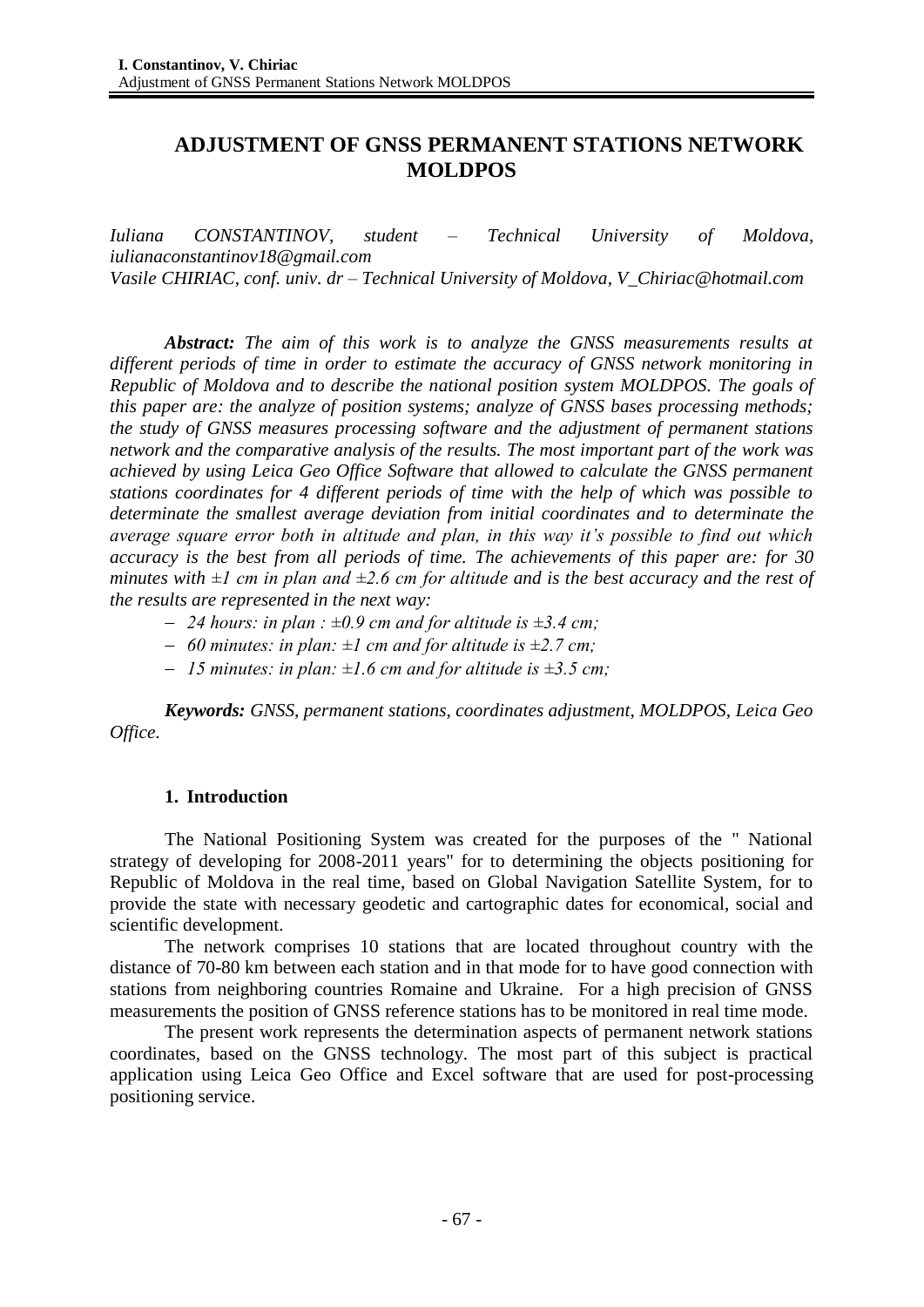

Figure. 1. The MOLDPOS GNSS Network [4]

The GNSS permanent reference stations of the national positioning system MOLDPOS are the initial reference points for execution of the geodetic, topographic and cadastral work.

The primary goal of this work is to realize the study of processing methods of permanent network stations in order to calculate their coordinates for different periods of time to determine the smallest average deviation from initial coordinates and the average square error both in altitude and plan

In this paper was made the analyze of permanent position systems; the analyze of GNSS bases processing methods; the study of GNSS measures processing software and the adjustment of permanent stations network and the comparative analysis of the results.

## **2. The analysis of GNSS processing methods**

The determination of positions is possible by several methods like absolute positioning and relative positioning with the simple, double and triples difference. In this work the accent was put on the second method.

The principle of relative position is related by the coordinates determination of an unknown point relative to a known point. Here is determined the base vector between 2 points that is named the base.

In the case of relative position with the simple differences are eliminated the satellite clock errors: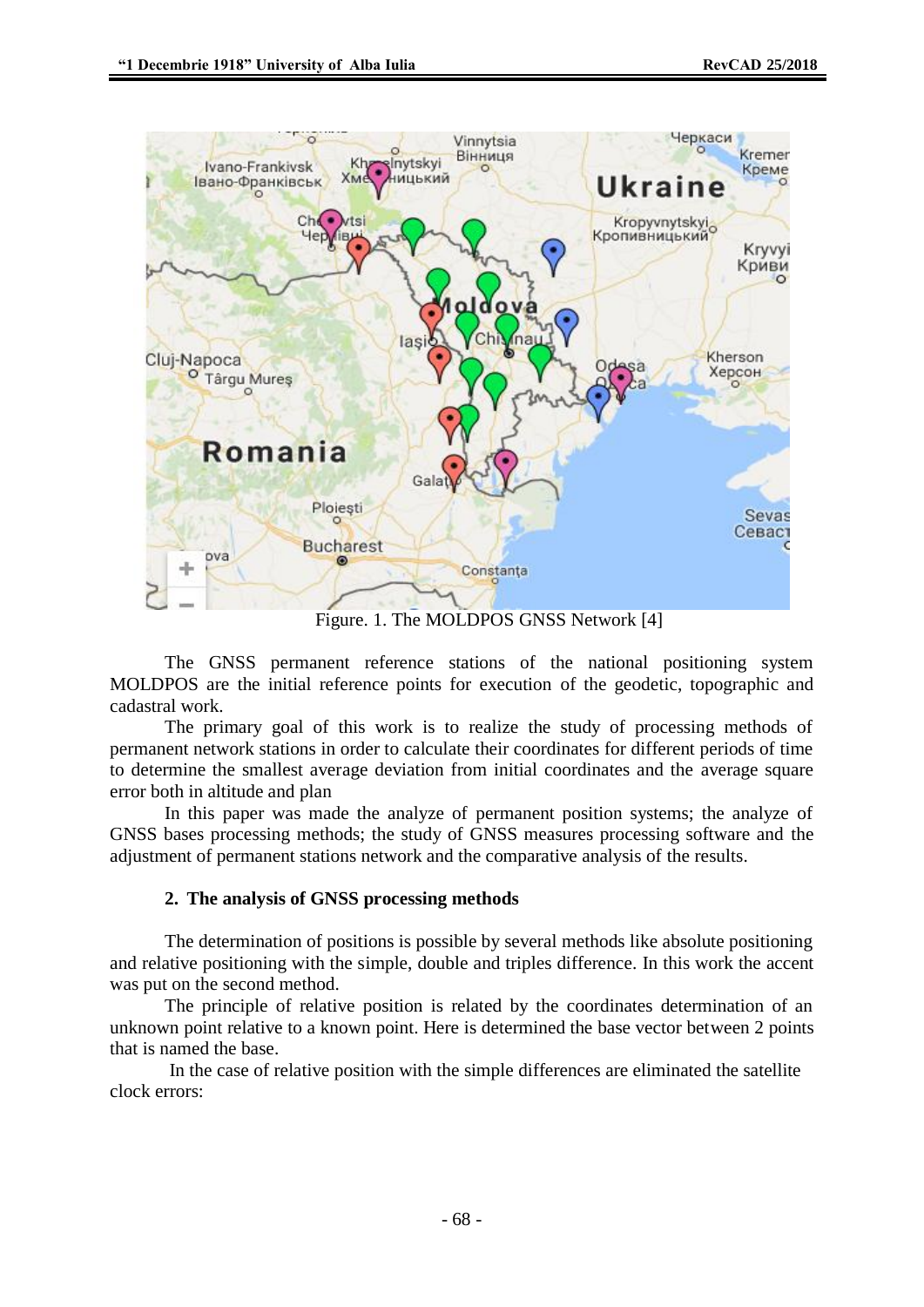

Figure. 2. The relative position with simple difference [1]

$$
\Phi_A^j(t) - f^j \delta^j(t) = \frac{1}{\lambda} \rho_A^j(t) + N_A^j - f^j \delta_A(t)
$$
  

$$
\Phi_B^j(t) - f^j \delta^j(t) = \frac{1}{\lambda} \rho_B^j(t) + N_B^j - f^j \delta_B(t)
$$
  

$$
\Phi_{AB}^j(t) = \frac{1}{\lambda} \rho_{AB}^j(t) + N_{AB}^j - f^j \delta_{AB}(t)
$$
 (1)

In the case of equations of double differences are eliminated the receiver clock errors:<br> $\mathbb{R}^{(t)}$ 



Figure. 3. Relative position with double difference [1]

$$
\Phi^{j}_{AB}(t) = \frac{1}{\lambda} \rho^{j}_{AB}(t) + N^{j}_{AB} - f^{j} \delta_{AB}(t)
$$
  

$$
\Phi^{k}_{AB}(t) = \frac{1}{\lambda} \rho^{k}_{AB}(t) + N^{k}_{AB} - f^{l} \delta_{AB}(t)
$$
  

$$
\Phi^{jk}_{AB}(t) = \frac{1}{\lambda} \rho^{jk}_{AB}(t) + N^{jk}_{AB}
$$

(2)

The equations with triple difference are necessary for to eliminate the time ambiguity:



Figure. 4. Relative position with triple difference [1]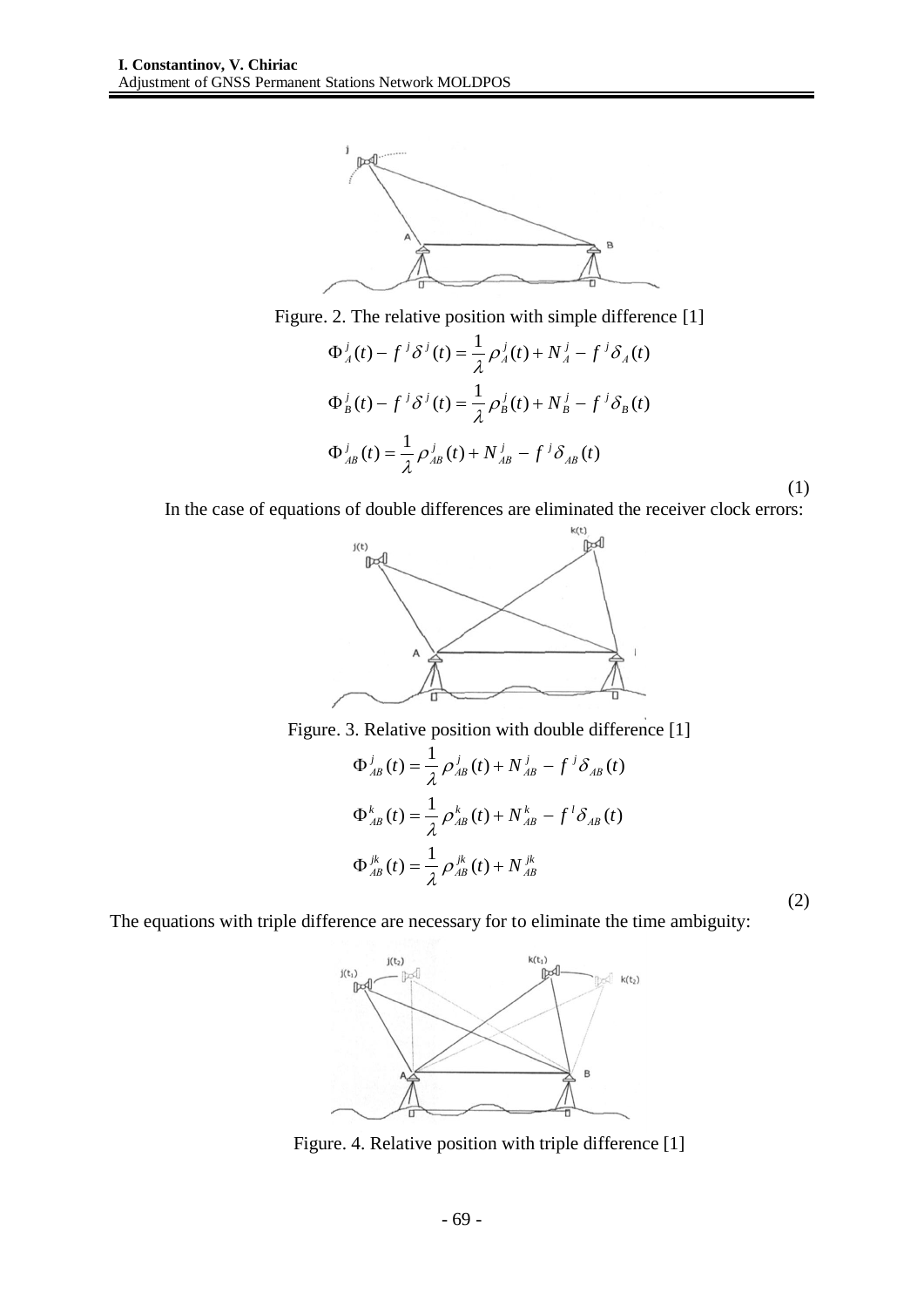$$
\Phi_{AB}^{jk}(t_1) = \frac{1}{\lambda} \rho_{AB}^{jk}(t_1) + N_{AB}^{jk}
$$
\n
$$
\Phi_{AB}^{jk}(t_2) = \frac{1}{\lambda} \rho_{AB}^{jk}(t_2) + N_{AB}^{jk}
$$
\n
$$
\Phi_{AB}^{jk}(t_2) - \Phi_{AB}^{jk}(t_1) = \left[ \frac{1}{\lambda} \rho_{AB}^{jk}(t_2) + N_{AB}^{jk} \right] - \left[ \frac{1}{\lambda} \rho_{AB}^{jk}(t_1) + N_{AB}^{jk} \right] = \frac{1}{\lambda} \left[ \rho_{AB}^{jk}(t_2) - \rho_{AB}^{jk}(t_1) \right]
$$
\n(3)

The general form of this equation is representing without receiver's clock, satellite's clock errors and time ambiguity, that is necessary for a good coordinates determination.

#### **3. The calculation of permanent stations network coordinates**

The software that was used in this work is Leica Geo Office (LGO). For to work with LGO is necessary to download the RINEX files (Receiver Independent Exchange Format) that is an international standard of post processing data exchange. The RINEX files have been downloaded from the moldpos.md site but they are archived, for to import RINEX files in LGO is necessary to unzip them, to create a job in LGO and to import the unzip RINEX files. The RINEX files were downloaded for 4 different time periods: 15, 30, 60 minutes and 24 hours.

After RINEX files import the network view is represented with all permanent stations from Republic of Moldova like in the next pictures:



Figure. 5. The network representation after RINEX files import in to Leica Geo Office software

In the end of the downloaded RINEX files in Leica Geo Office was created the network permanent stations and with the help of two nearest stations with known coordinates it's possible to process the coordinates of unknown station., by this way are processing all stations coordinates, and after all stations processing it's obtained the network base vectors of permanent stations

The next image represents the base vectors of network stations processing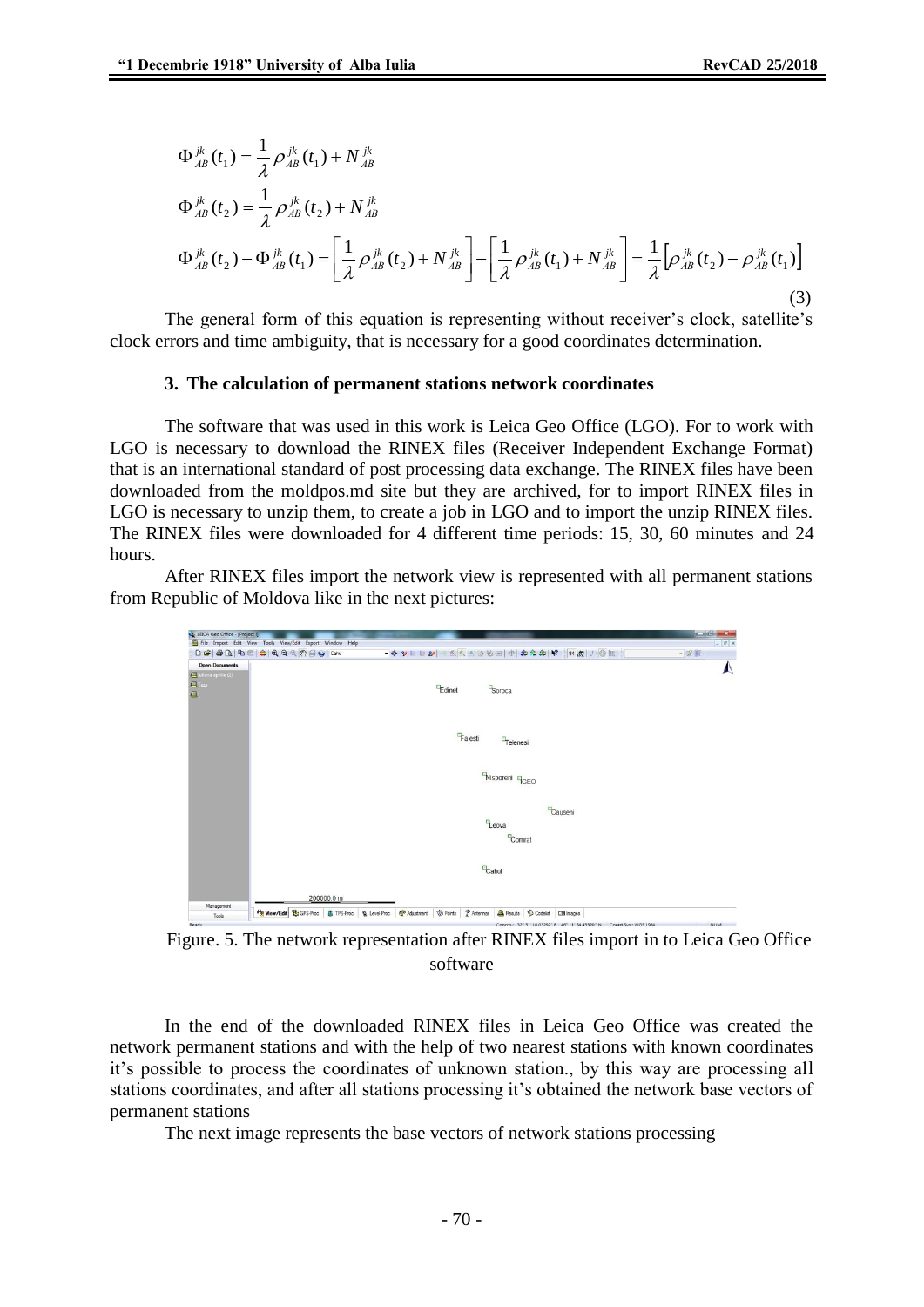

Figure. 6. The representation of the network processing and the base lines

The software that was used for to determine the stations coordinates was Leica Geo Office, but for to determine the average square error has been used Excel program in conformity with State Metrological Standard.

## **4. Analyze of results**

The difference of coordinates that were obtained in the end shows a bigger difference for altitude's coordinates because of difference between geoid and quasigeoid model and are represented in next figures for each period of time:

The results of coordinate difference for the time period of 24 hours is represented in the next picture





The results of coordinate difference for the time period of one hour is represented in the next picture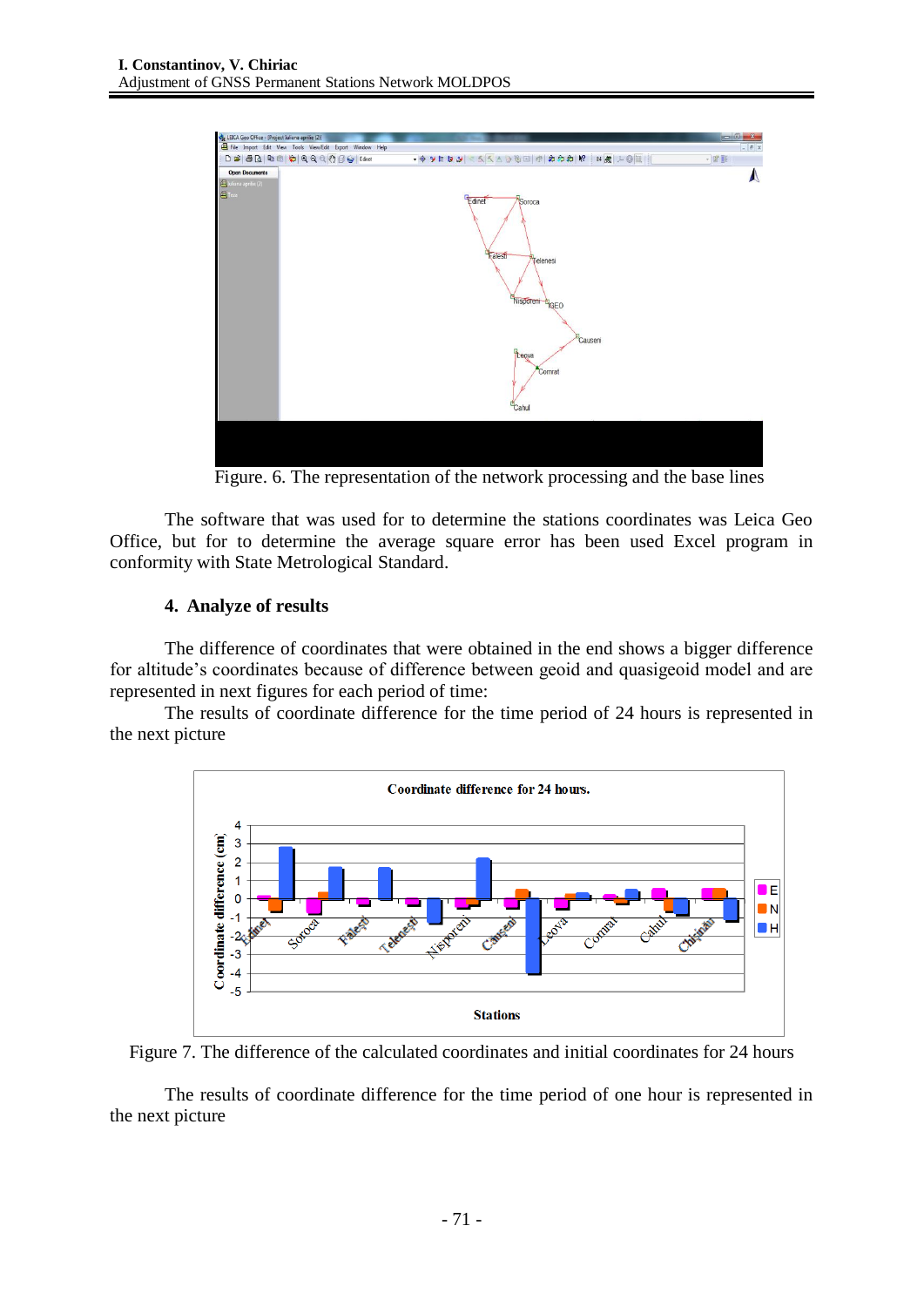

Figure. 8. The difference of the calculated coordinates and initial coordinates for 1 hour

The results of coordinate difference for the time period of 30 minutes is represented in the next image



Figure. 9. The difference of the calculated coordinates and initial coordinates for 30 minutes

The results of coordinate difference for the time period of 15 minutes is represented in the next image





The results of average square deviation of processing GNSS measures for each period of time are represented by the next images: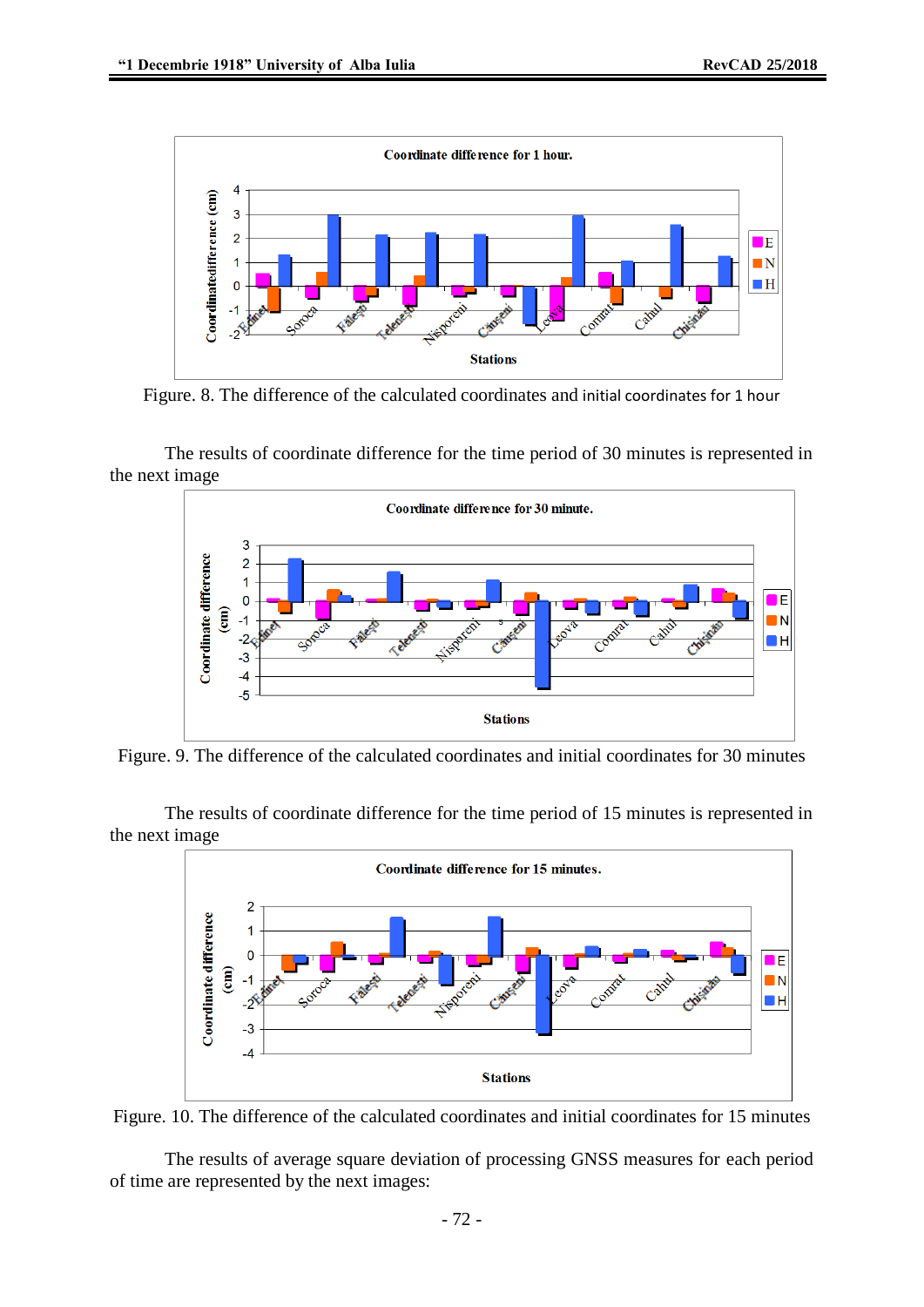

The representation of accuracy in plan:

Figure. 11**.** The representation of average square deviation in plan

The representation of accuracy on altitude:



Figure. 12. The representation of average square deviation on altitude

The average results for 24 hours, 60, 30, 15 minutes are:

- $-$  24 hours in plan :  $\pm 0.9$  cm and for altitude is  $\pm 3.4$ cm;
- $-60$  minutes in plan:  $\pm 1$  cm and for altitude is  $\pm 2.7$ cm;
- $-$  30 minutes in plan:  $\pm 1$  cm and for altitude is  $\pm 2.6$ cm;
- 15 minutes in plan:  $\pm 1.6$  cm and for altitude is  $\pm 3.5$  cm;